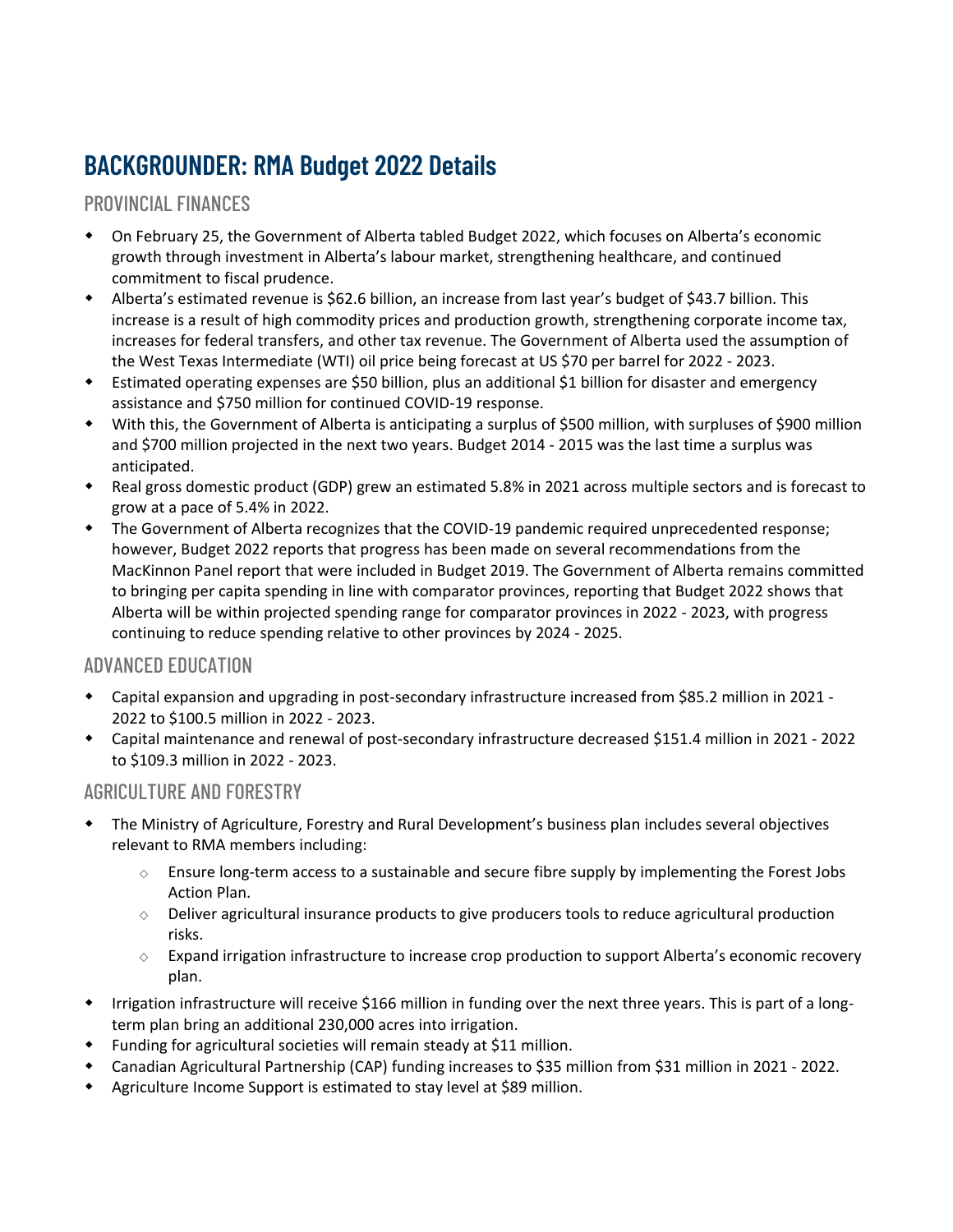- \$37 million in annual funding will be provided to the Results Driven Agriculture Research (RDAR) organization. This is consistent with the previous budget.
- Contingency, disaster, and emergency assistance funding is grouped together. This includes funding for fighting wildfires, crop insurance, and flood recovery. In 2022 - 2023 the contingency funding for these elements will be \$1 billion, an increase of \$250 million from the previous year.
- Operating funding for agricultural service boards remains stable at \$8.9 million.
- The Mountain Pine Beetle Management Program will receive \$55 million in 2022 2023, with \$30 million in provincial funding and the remainder coming from the federal government. This is an increase of \$6 million from the previous budget.
- \$59 million is allocated to the University of Calgary Veterinary Medicine Expansion to help address the shortage of large animal veterinarians across the province.

## COMMUNITY SERVICES

- The operating budget for the Alberta First Responders Radio Communication System (AFRRCS) will remain stable at just over \$17 million in 2022 - 2023.
- Family and Community Support Services (FCSS) funding remains stable at \$100 million.
- Community Initiatives Program funding has decreased from \$37 million to \$20.5 million.
- Funding for library services remains steady at approximately \$37 million in 2021 2022.
- Funding for the Community Facility Enhancement Program (CFEP) has increased from \$18.5 million to \$38.5 million.
- Funding for the Assured Income for the Severely Handicapped (AISH) program increases slightly to \$1.37 billion.
- \* \$320 million has been allocated over the next three years to build high-speed broadband networks to provide internet access to all Albertans.

#### CULTURE AND STATUS OF WOMEN

- Funding for Culture and Status of Women is \$260 million.
- According to its business plan:
	- $\circ$  The Ministry is committed to building a vibrant cultural sector by supporting the development and sustainability of Alberta's creative and cultural industries, art communities, heritage sites, and the provision of government services in French. Many Albertans and sectors supported by Culture and Status of Women are recovering from the economic and social impacts of COVID-19 and the Ministry is developing strategies to support organizations and businesses as they rebuild and thrive for years to come.

#### EDUCATION

- The total budget for Alberta Education has increased by about \$100 million, from \$4.91 billion in 2021 2022 to \$5.01 billion in 2022 - 2023.
- Student Transportation Services funding increases from \$377.3 million in 2021 2022 to \$386.1 million in 2022 - 2023.

#### ENERGY

- Alberta Energy's business plan identifies a number of objectives of interest to RMA members:
	- $\circ$  Continuing to implement the natural gas vision and strategy, including opportunities in liquefied natural gas, investments in petrochemical manufacturing, creating conditions for deployment of hydrogen across the provincial economy, and development of the circular plastics economy.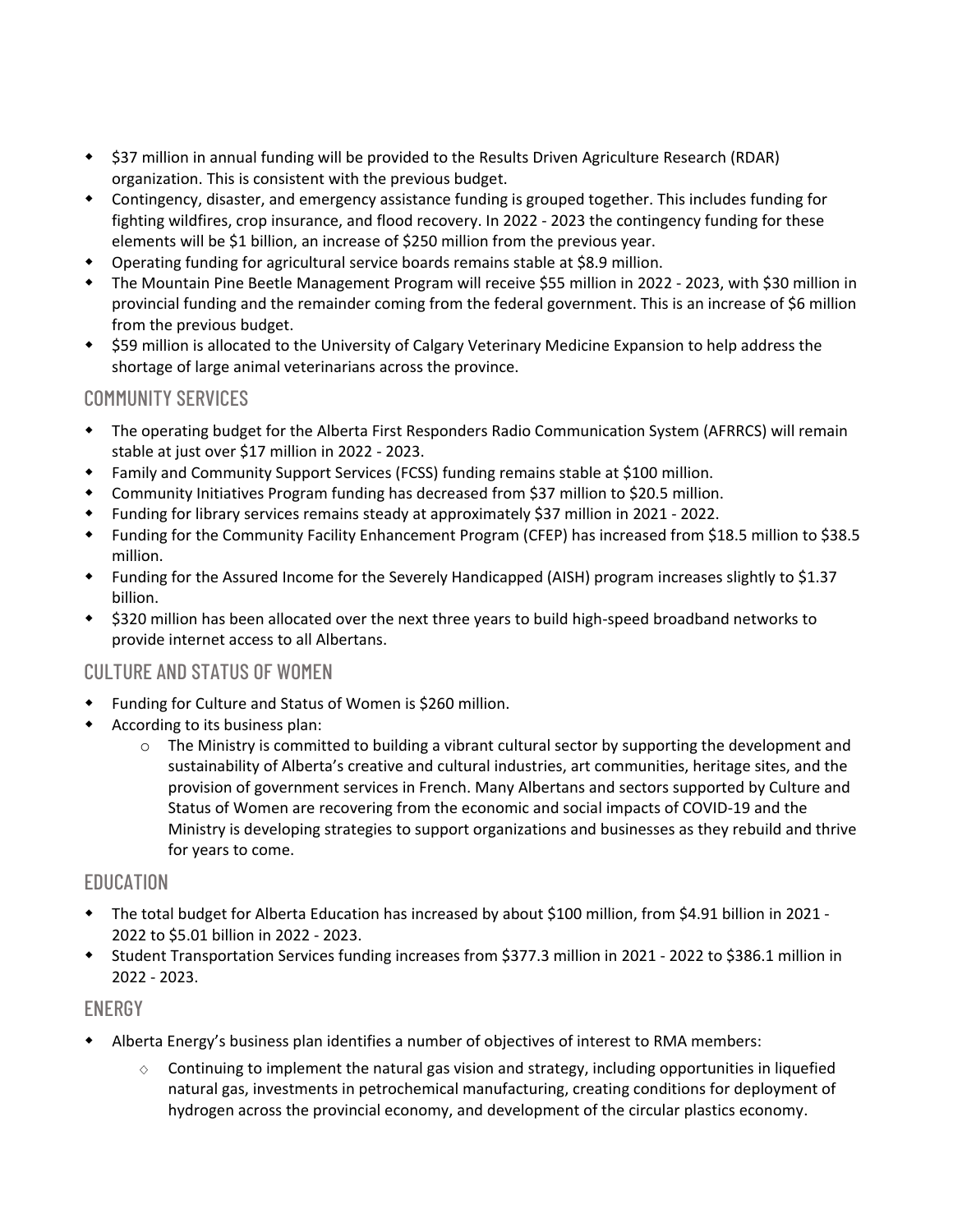- $\circ$  Collaborate with other ministries to maintain and strengthen a balanced, sustainable approach to managing the cumulative effects of resource development, including the ongoing implementation of liability management activities.
- The Alberta Energy Regulator in 2022 2023 has an allocation of \$219 million, an increase of \$9 million from 2021 - 2022.
	- \$41 million is allocated to the Alberta Energy Regulator over the next three years to establish new regulatory frameworks for geothermal and mineral resources.
- The Alberta Utilities Commission in 2022 2023 has an allocation of \$31 million.
- Orphan Well Abandonment program funding has increased from \$74 million to \$78.5 million.
- Provincial funding for the Site Rehabilitation Program has decreased from \$452 million to \$297 million.
- Provincial funding of carbon capture and storage initiatives is \$58.9 million, which remains steady from the 2021 - 2022 budget.
- Funding for the Utilities Consumer Advocate has slightly decreased from \$6.8 million to \$6.6 million.
- The Coal Phase-Out Agreements are anticipated to cost \$96.9 million, which remains steady from the 2020 2021 Budget.
- ◆ \$9 million is allocated for the Coal Workforce Transition Program.

#### ENVIRONMENT AND PARKS

- Alberta Environment and Parks' business plan identifies a number of objectives of interest to RMA members:
	- $\diamond$  Effectively balance environmental, economic, and social concerns through Crown land management modernization; integrated policy development; and collaborative and integrated regional, subregional environmental, and parks management planning
	- $\Diamond$  Complete the integrated regulatory assurance system transformation to enhance Alberta's environmental approval and compliance processes while reducing the administrative, regulatory and process burdens.
	- $\diamond$  Ensure all major environmental protection proposals undergo social-economic impact assessments to support the appropriate balance between economic growth and environmental protection.
	- $\diamond$  Address reclamation and remediation responsibilities with improved contaminated site management, liability management policies, reclamation security payment options, and broader land reclamation outcomes policy work.
	- $\Diamond$  Effectively work to mitigate the adverse effects of flood and drought, and manage water supply through government owned or operated water management and monitoring infrastructure.
- ◆ \$9.8 million is allocated to land-use planning and stewardship tools.
- ◆ \$15.4 million is allocated to Crown land environmental enforcement.
- Funding for Technology Innovation and Emissions Reduction has increased from \$93 million to \$136.7 million.
- Funding for the Digital Regulatory Assurance System build continues with \$8.2 million.
- Funding for the Municipal Water and Wastewater Program decreased from \$75 million to \$61.7 million.
- Funding for Watershed Resiliency and Restoration Program has decreased from \$11 million to \$3.5 million.
- Funding for flood adaptation is \$11.1 million, which remains steady from the 2021 2022 Budget.
- \$48.5 million is allocated to flood mitigation and resilience in combined operating and capital funding in 2022 - 2023.
- Funding for Water for Life has decreased from \$42 million to \$37.3 million.
- Funding for the First Nations Water Tie-in Program has increased from \$7.4 million to \$30.2 million.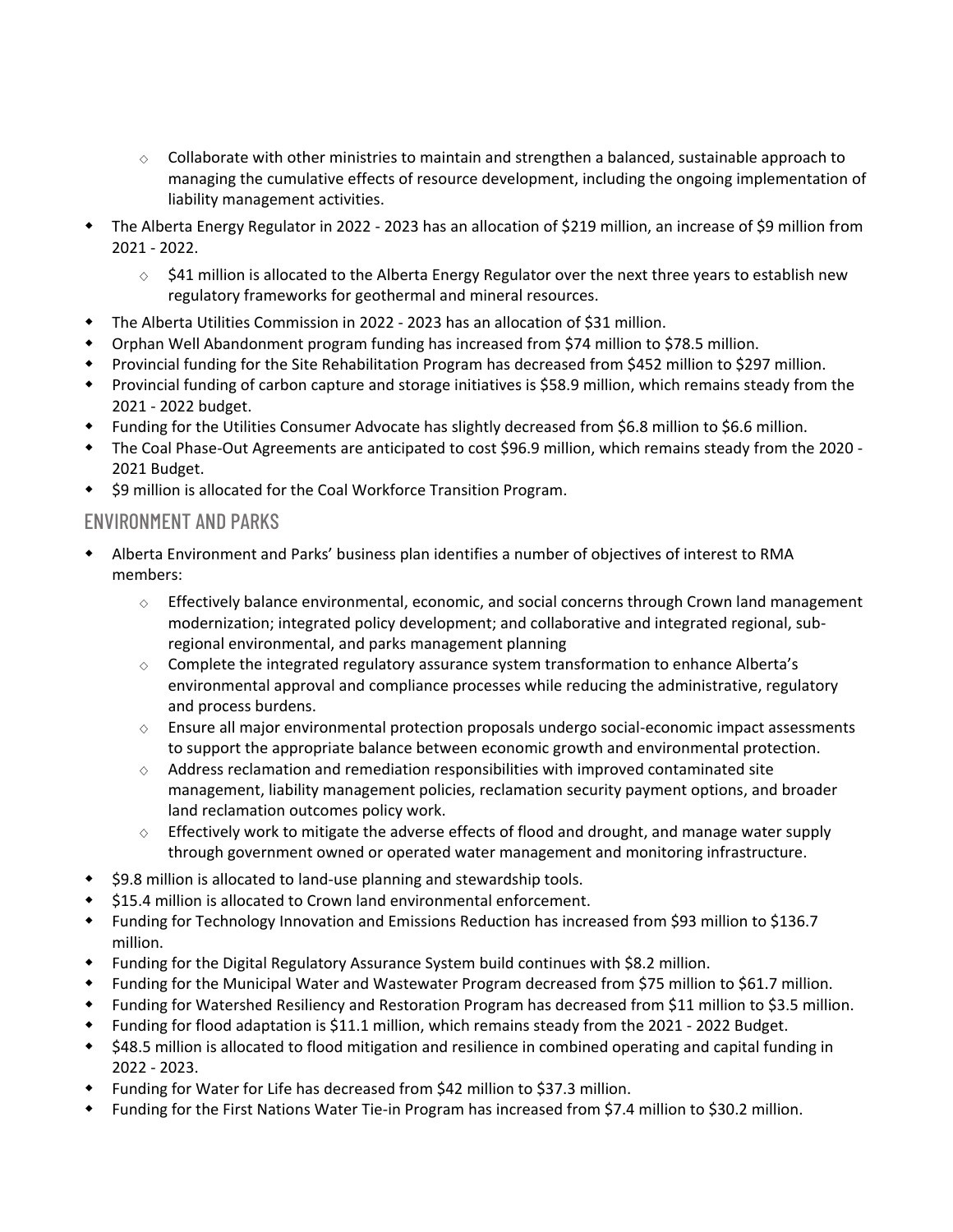- Funding for wildlife management has decreased from \$34.9 million to \$28.6 million.
- Funding for fisheries management has slightly increased from \$10.4 million to \$10.7 million.
- $\div$  \$15.7 million is allocated for caribou recovery planning and actions.

## HEALTH, SENIORS AND HOUSING

- \$15.1 billion has been budgeted for Alberta Health Services (AHS) operations. This represents a 3.3% increase from the 2021 - 2022 forecast. Note this excludes spending related to COVID-19.
- Funding for emergency medical services will increase by \$64 million to \$587 million in 2022 2023.
- Alberta will spend \$90 million per year to address rural physician recruitment and retention. This includes \$6 million over the next three years to bring 60 new physicians to 15 pre-identified rural and remote communities.
- The Ministry of Seniors and Housing has an operating budget of \$664 million, a decrease of \$9 million from 2021 - 2022. This is primarily driven by a decrease in demand for the Alberta Seniors Benefit program.
- The budget provides \$184 million for programs delivered by the Alberta Social Housing Corporation (ASHC), an increase of \$2 million from the previous budget year.
- Funding for the Rural Health Facilities Revitalization Program (RHFRP), which will provide infrastructure upgrades across rural Alberta, is funded at \$15 million. This is in line with the previous year.
- \$118 million is allocated to begin implementation of *Stronger Foundations: Alberta's ten-year strategy to improve and expand affordable housing*. The strategy's goal is to transform the province's affordable housing system to address growing demand, increase long-term financial sustainability, and improve accessibility for Albertans with low income.

## INDIGENOUS RELATIONS

- 2022 2023 funding for Indigenous Relations is \$184 million, a decrease from \$217 million in the previous year. This includes over \$8 million for the Alberta Indigenous Opportunities Corporation.
- The First Nations Development Fund has decreased from \$123 million to \$113 million.

## JOBS, ECONOMY, AND INNOVATION

- Funding for the Ministry of Jobs, Economy and Innovation has increased from \$380 million to \$468 million.
- Funding for Alberta Innovates Corporation has decreased slightly from \$251 million to \$246.2 million.
- \$401.1 million will be provided over three years for the ministry to support Alberta's Recovery Plan.

## JUSTICE AND POLICING

- Funding for provincial contract policing has increased from approximately \$289 million in in 2021 2022 to approximately \$343 million in 2022 - 2023.
- The Policing Assistance to Municipalities Grant remained steady at \$89.2 million in 2022 2023. This grant is provided to municipalities with a population above 5,000 to assist with municipal policing costs.
- Funding for the Alberta Sheriffs increased to \$94.8 million from \$85 million. Additionally, funding to address organized and serious crime also increased from \$28.6 million to \$35.3 million.
- The Alberta Justice and Solicitor General business plan includes several key objectives relevant to rural municipalities, including the following:
	- Review the delivery of policing services in the province, including further examination of a provincial police service, to ensure Albertans feel safe and confident in their communities
	- $\circ$  Continue to implement key democratic reforms to strengthen government accountability, including drafting and proclaiming regulations under the *Recall Act* and the *Citizen Initiative Act*.
	- $\diamond$  Introduce a new model of victim service delivery.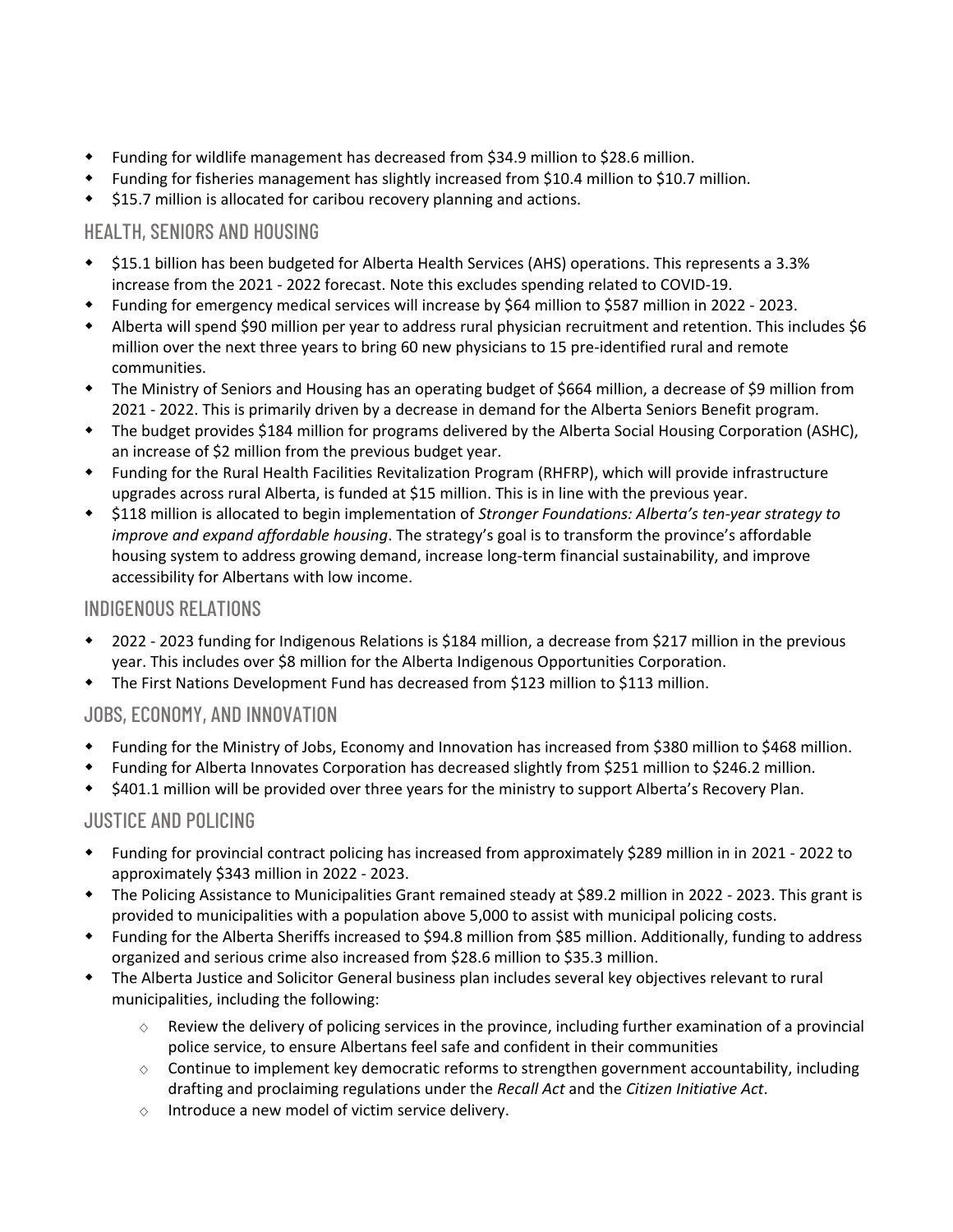- The Alberta Justice and Solicitor General business plan includes the following update on progress being made to hire 50 additional Crown prosecutors, an initiative first introduced in a previous budget:
	- $\circ$  The ministry is working to hire a total of 50 new Crown prosecutors, additional support staff, and is expanding its articling program to 20 law students. To date, 40 new prosecutors have been hired and 20 articling students have been accepted. Once complete, this will be an investment of approximately \$10 million each fiscal year.

## MUNICIPAL AFFAIRS

- The total Municipal Affairs budget has decreased significantly from \$1.7 billion in 2021 2022 to \$980 million in 2022 - 2023. This is mainly due to the significant reduction in MSI capital funding after last year's frontloading.
- The Municipal Sustainability Initiative (MSI) will continue for the 2022 2023 and 2023 -2024 fiscal years, with capital amounts of \$485 million each year. MSI will be replaced by the Local Government Fiscal Framework (LGFF) in 2024 - 2025, with \$722 million provided in the first year of the LGFF.
- The \$485 million in MSI capital funding for 2022 2023 and 2023 2024 is the result of a three-year MSI approach in which funding was frontloaded in 2021 - 2022 at a level of \$1.12 billion. The three-year average funding level between 2021 - 2022 and 2023 - 2024 represents an overall average reduction of 25% per year compared to 2020 - 2021 funding levels.
- MSI operating funding is remaining steady at \$30 million and is expected to remain at that level for 2023 2024.
- Alberta Community Partnership (ACP) funding has decreased from \$25.4 million in 2021 2022 to \$15.4 million in 2022 - 2023. The previous year's higher amount was to support municipalities in preparing for the administration of local authority elections. The 2022 - 2023 amount is similar to the amount in 2020 - 2021.
- Grants in Place of Taxes (GIPOT) remain steady at approximately \$30 million.
- The Education Property Tax Requisition revenue is forecast at \$2.5 billion, as the requisition rate has increased by 1.5% from 2021 - 2022.
- To increase the amount of funding gathered for Alberta's education system, the Government of Alberta has increased the mill rates used to determine the education property tax requisition:
	- The residential / farm rate has increased from \$2.56 to \$2.65 per \$1,000 of equalized assessment, and the non-residential rate has increased from \$3.76 to \$3.90 per \$1,000 of equalized assessment.
- Alberta Emergency Management Agency operational funding has decreased from \$110.5 million in 2021 2022 to \$102 million in 2022 - 2023.
- The business plan for Alberta Municipal Affairs includes several objectives relevant to rural municipalities, including the following:
	- $\diamond$  Streamline regulatory requirements in municipal legislation for municipalities and industry in order to encourage economic growth and improve the efficiency and accountability of local government.
	- $\diamond$  Work with municipalities to reduce municipal red tape and impediments to economic growth that may be a barrier to investment, to ensure that communities are well-positioned to support economic recovery.
	- $\diamond$  Work with industry and municipal stakeholders to modernize the assessment models for regulated property.
	- $\circ$  Enhance municipal service delivery through regional cooperation and growth management boards.
	- $\diamond$  Lead the implementation of a provincial hazard identification and risk assessment framework to help inform disaster risk reduction decision-making.